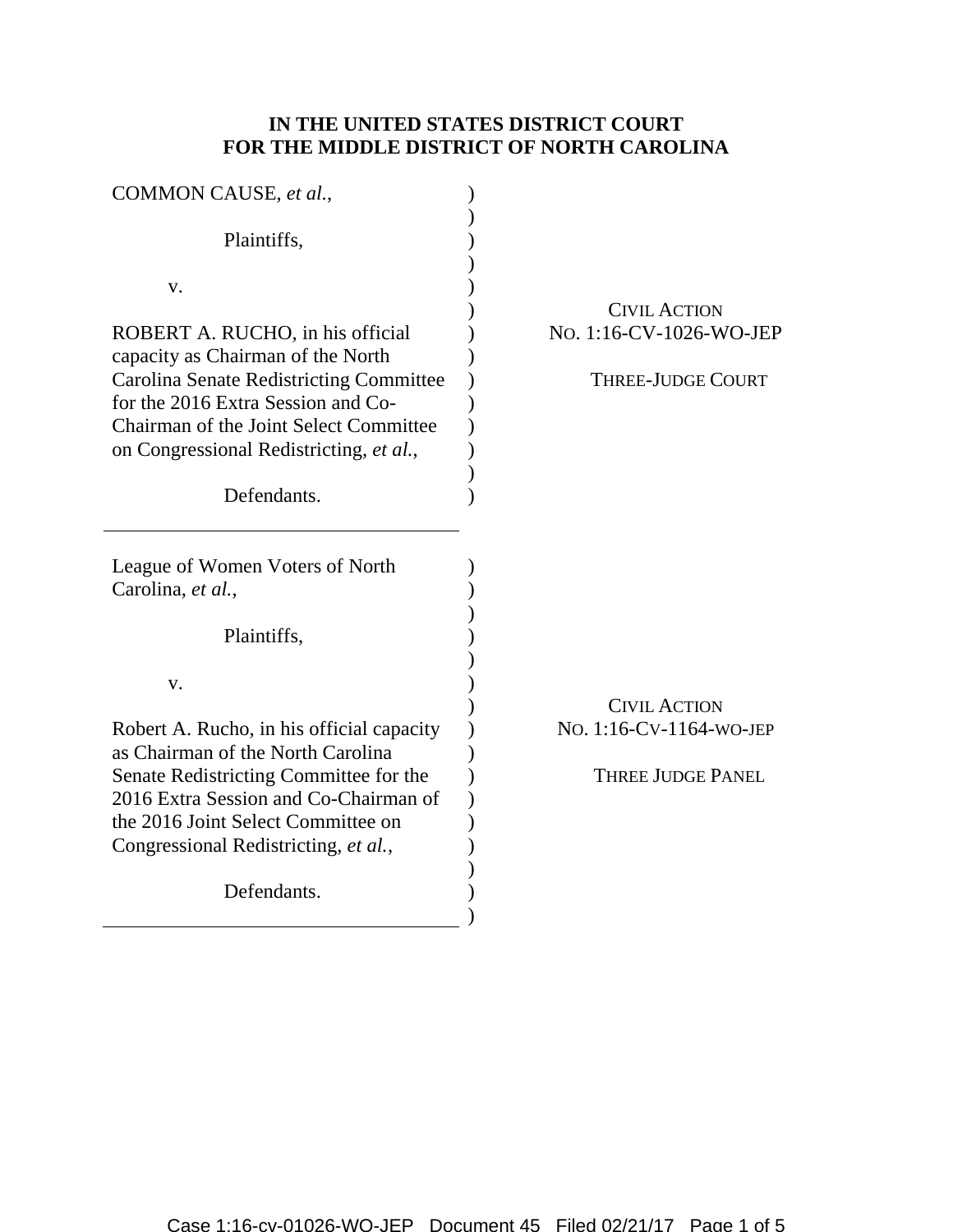## **DEFENDANTS' MOTION TO DISMISS FIRSTAMENDED COMPLAINT FILED BY LEAGUE OF WOMEN VOTERS OF NORTH CAROLINA ("LWVNC") PLAINTIFFS IN CASE NO. 1:16-CV-1164**

Pursuant to Fed. R. Civ. P. 12(b)(6), Defendants hereby move to dismiss Plaintiff

LWVNC's first amended complaint.

Defendants are filing a supporting memorandum in support of this motion.

Respectfully submitted this 21st day of February, 2017.

NORTH CAROLINA DEPARTMENT OF **JUSTICE** 

By: /s/ Alexander McC. Peters Alexander McC. Peters Senior Deputy Attorney General N.C. State Bar No. 13654 apeters@ncdoj.gov James Bernier, Jr. Assistant Attorney General N.C. State Bar No. 45869 jbernier@ncdoj.gov N.C. Department of Justice P.O. Box 629 Raleigh, NC 27602 Telephone: (919) 716-6900 Facsimile: (919) 716-6763 *Counsel for Defendants*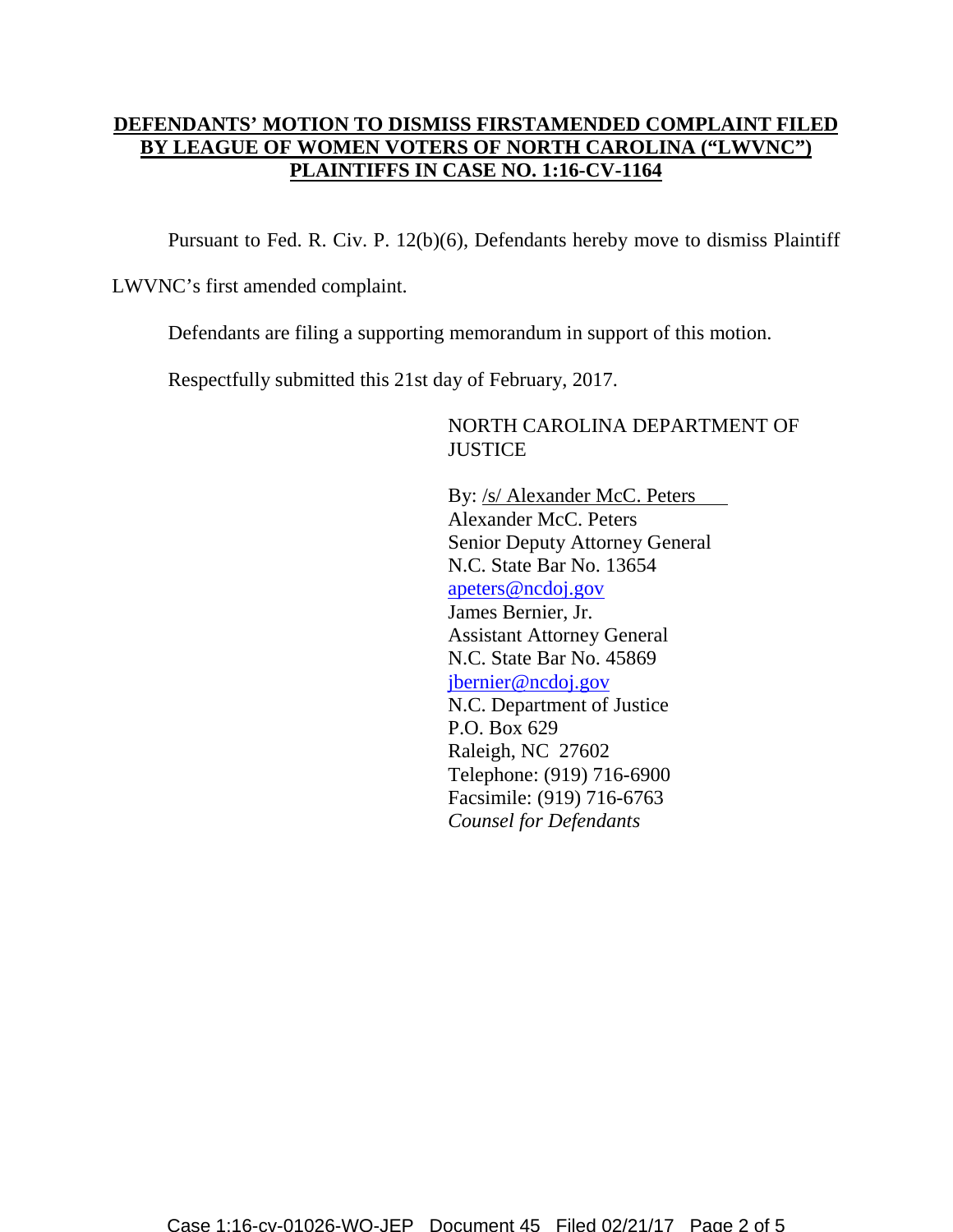## OGLETREE, DEAKINS, NASH SMOAK & STEWART, P.C.

/s/ Thomas A. Farr Thomas A. Farr N.C. State Bar No. 10871 Phillip J. Strach N.C. State Bar No. 29456 Michael D. McKnight N.C. State Bar No. 36932 thomas.farr@ogletreedeakins.com phil.strach@ogletreedeakins.com michael.mcknight@ogletreedeakins.com 4208 Six Forks Road, Suite 1100 Raleigh, North Carolina 27609 Telephone: (919) 787-9700 Facsimile: (919) 783-9412 *Co-counsel for Defendants*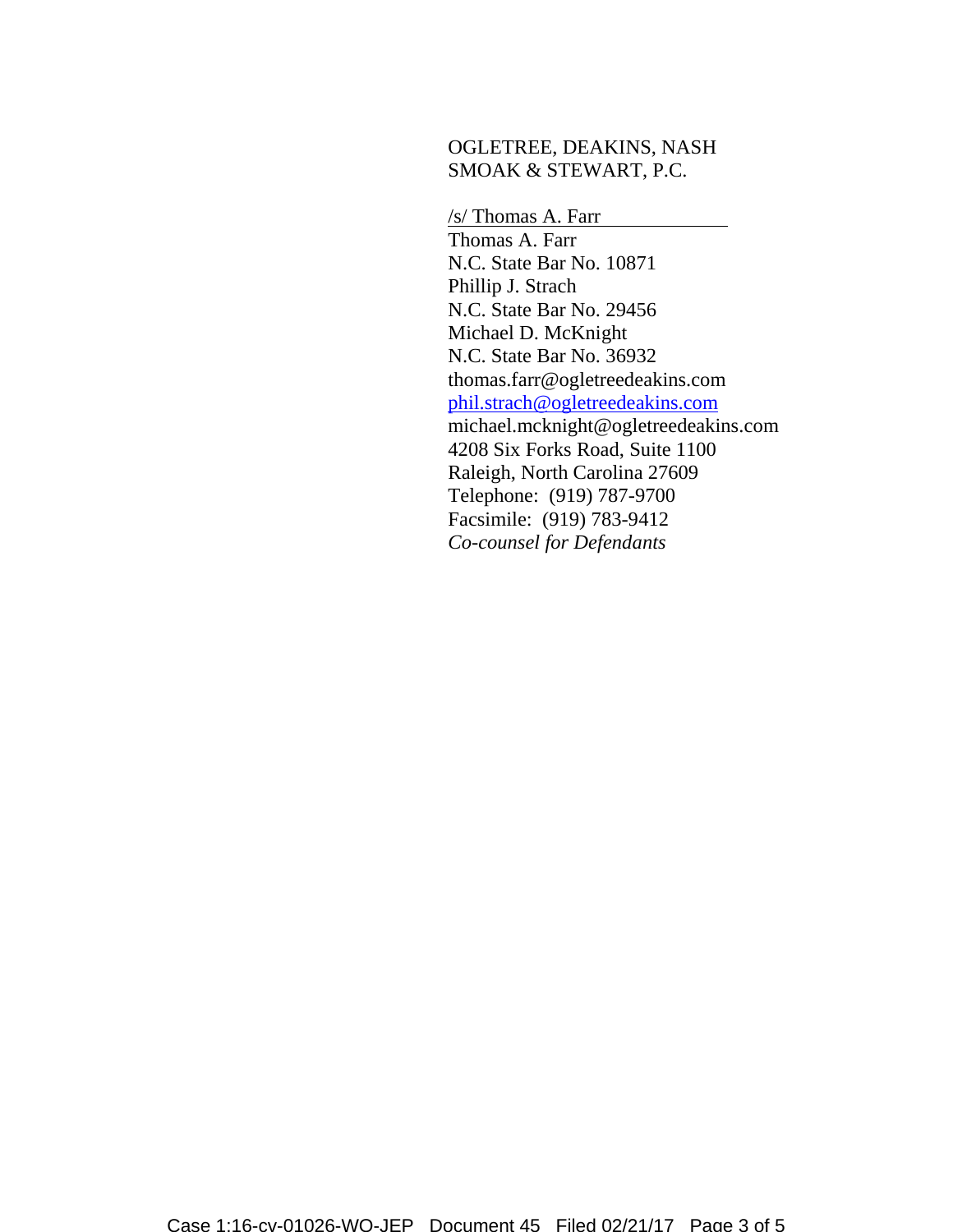## **CERTIFICATE OF SERVICE**

I, Thomas A. Farr, hereby certify that I have this day electronically filed the foregoing **DEFENDANTS' MOTION TO DISMISS FIRST AMENDED COMPLAINT FILED BY LEAGUE OF WOMEN VOTERS OF NORTH CAROLINA ("LWVNC") PLAINTIFFS IN CASE NO. 1:16-CV-1164** with the Clerk

of Court using the CM/ECF system which will provide electronic notification of the same

to the following:

Emily E. Seawell Anita S. Earls SOUTHERN COALITION FOR SOCIAL **JUSTICE** 1415 W. HWY. 54, STE. 101 DURHAM, NC 27707 Email: emily@southerncoalition.org Email: anita@southerncoalition.org *Attorneys for League of Women Voters of North Carolina Plaintiffs*

Annabelle E. Harless Ruth M. Greenwood CAMPAIGN LEGAL CENTER 73 W. MONROE ST., STE. 322 CHICAGO, IL 60603 312-561-5508 Fax: 202-736-2222 Email: aharless@campaignlegalcenter.org *Attorneys for League of Women Voters of North Carolina Plaintiffs*

Danielle M. Lang CAMPAIGN LEGAL CENTER 1411 K STREET NW SUITE 1400 WASHINGTON, DC 20005 202-736-2200 Fax: 202-736-2222 Email: dlang@campaignlegalcenter.org *Attorneys for League of Women Voters of North Carolina Plaintiffs*

Nicholas O. Stephanopoulos UNIVERSITY OF CHICAGO LAW **SCHOOL** 1111 E 60TH STREET CHICAGO, IL 60637 773-702-4226 Email: nsteph@uchicago.edu\

*Attorneys for League of Women Voters of North Carolina Plaintiffs*